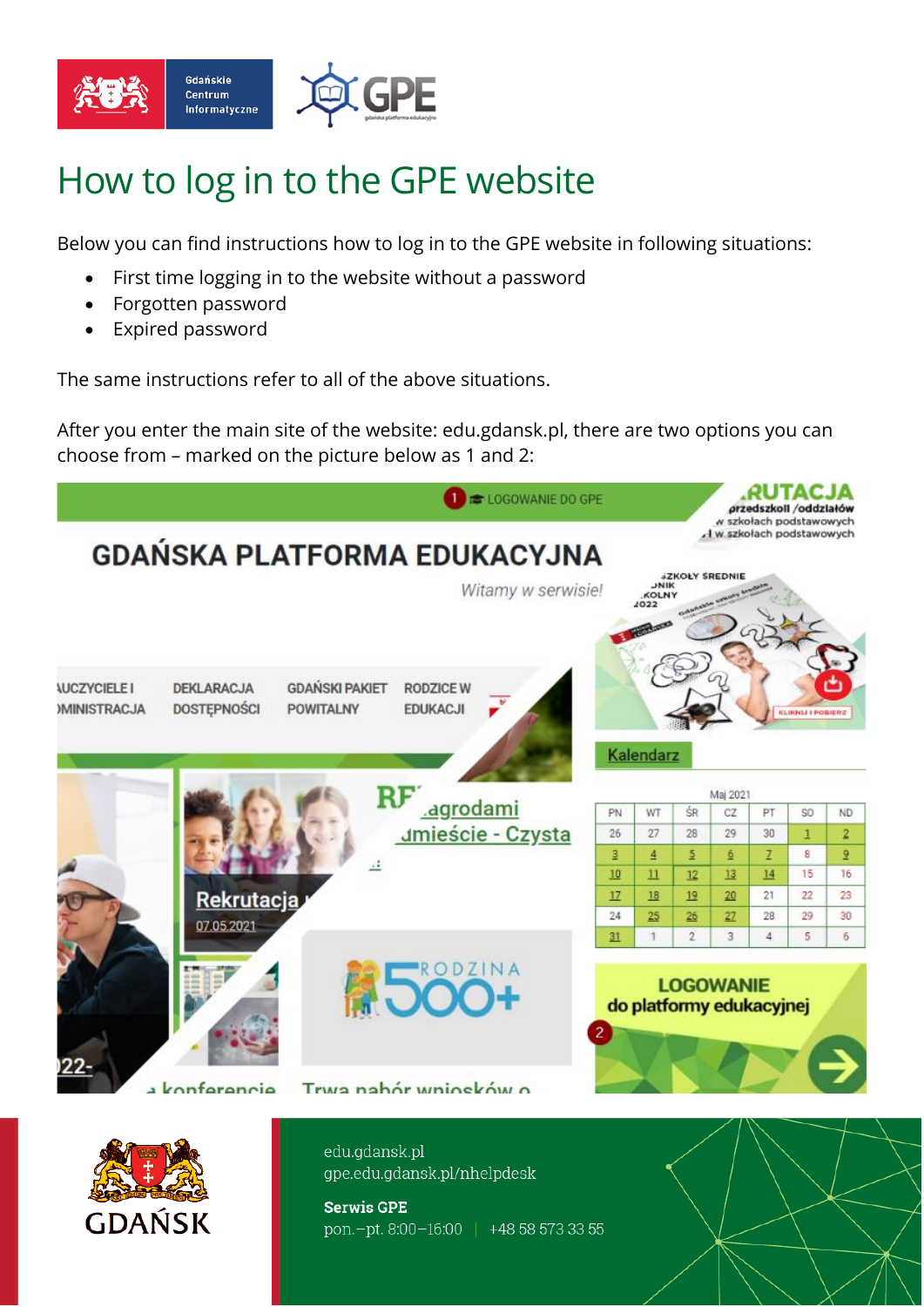

Next, you should click button which says: **Pierwsze logowanie / Zmień hasło** – marked with a red arrow.

## Gdańska **Platforma Edukacyjna**



Wpisz nazwę użytkownika i hasło:

| Password |  |
|----------|--|
|          |  |

Pierwsze logowanie / Zmień hasło

Jak uzyskać dostęp do Gdańskiej Platformy Edukacyjnej?

The system will take you to the next step and you will see the following screen. You have three options: you can enter your email, PESEL number or your username in the box marked as 1. After you have provided the credentials, you need to click **'Nie jestem robotem'** 

box – marked as 2.





edu.gdansk.pl gpe.edu.gdansk.pl/nhelpdesk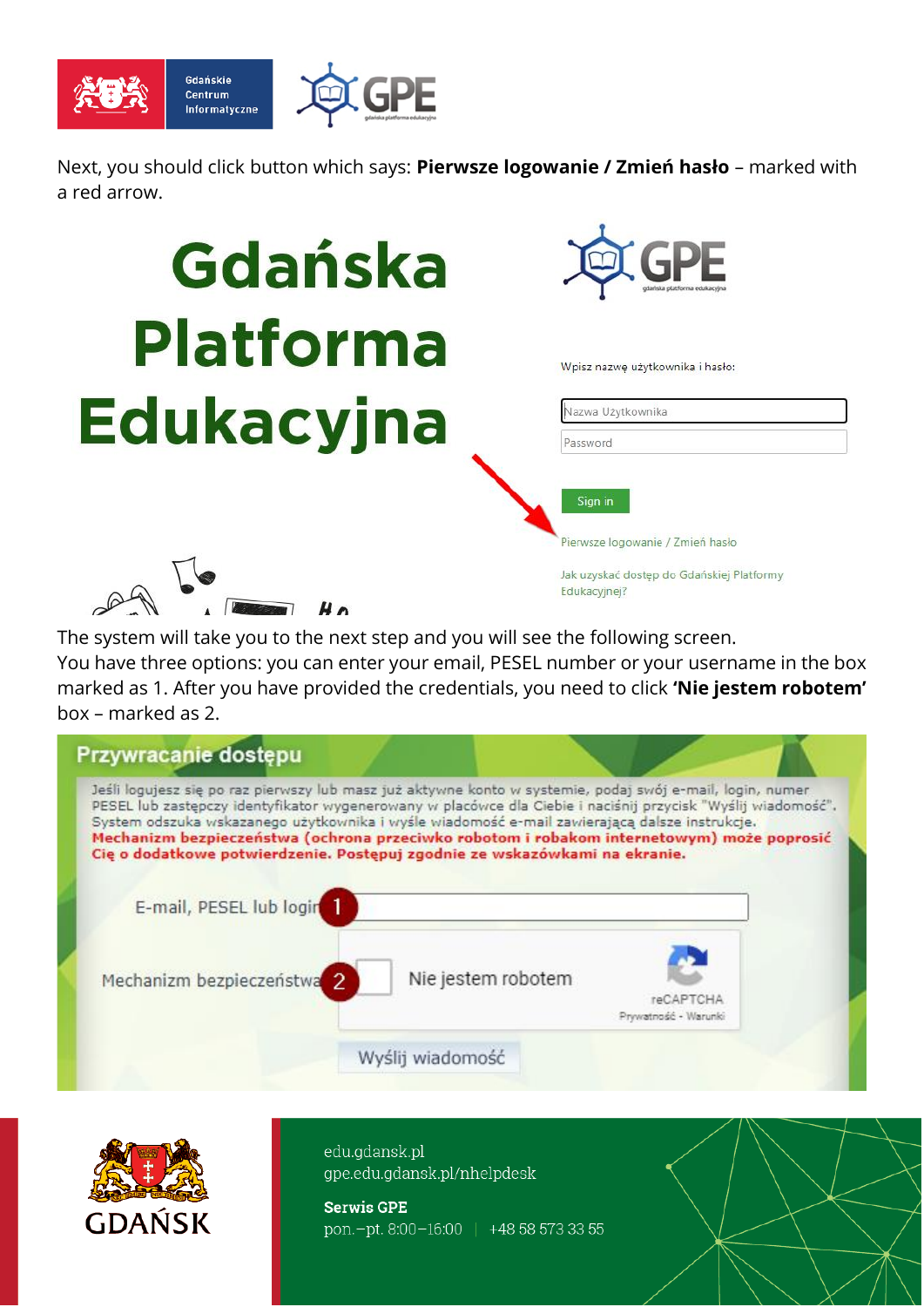

When verification window appears – you need to react according to the suggestions shown in the randomly selected picture:

| kominami | Wybierz wszystkie kwadraty z<br>Jeśli ich nie ma, kliknij Pomiń |              |                                                                                                                                                                                                                                                                                                                             |
|----------|-----------------------------------------------------------------|--------------|-----------------------------------------------------------------------------------------------------------------------------------------------------------------------------------------------------------------------------------------------------------------------------------------------------------------------------|
|          |                                                                 |              | masz już aktywne konto w systemie, podaj swój e-mail, login, numer<br>generowany w placówce dla Ciebie i naciśnij przycisk "Wyślij wiadomość".<br>mika i wyśle wiadomość e-mail zawierającą dalsze instrukcje.<br>ona przeciwko robotom i robakom internetowym) może poprosić<br>ostępuj zgodnie ze wskazówkami na ekranie. |
|          |                                                                 |              | jantest55<br>Nie jestem robotem<br>reCAPTCHA<br>Prywatność - Warunki                                                                                                                                                                                                                                                        |
|          |                                                                 |              | Wyślij wiadomość                                                                                                                                                                                                                                                                                                            |
|          |                                                                 |              | <b>UNIA EUROPEISKA</b><br>EUROPEJNI FUNDUSZ<br>ODJAWOJSZE WOWDOR<br>NY<br>La venezo<br>półfinansowany przez Unię Europejską ze środków Europejskiego Funduszu Rozwoju Regionalnego<br>w ramach Regionalnego Programu Operacyjnego Województwa Pomorskiego<br>na lata 2007-2013 'Gdańska Platforma Edukacyjna'               |
|          |                                                                 | <b>POMIŃ</b> |                                                                                                                                                                                                                                                                                                                             |



edu.gdansk.pl gpe.edu.gdansk.pl/nhelpdesk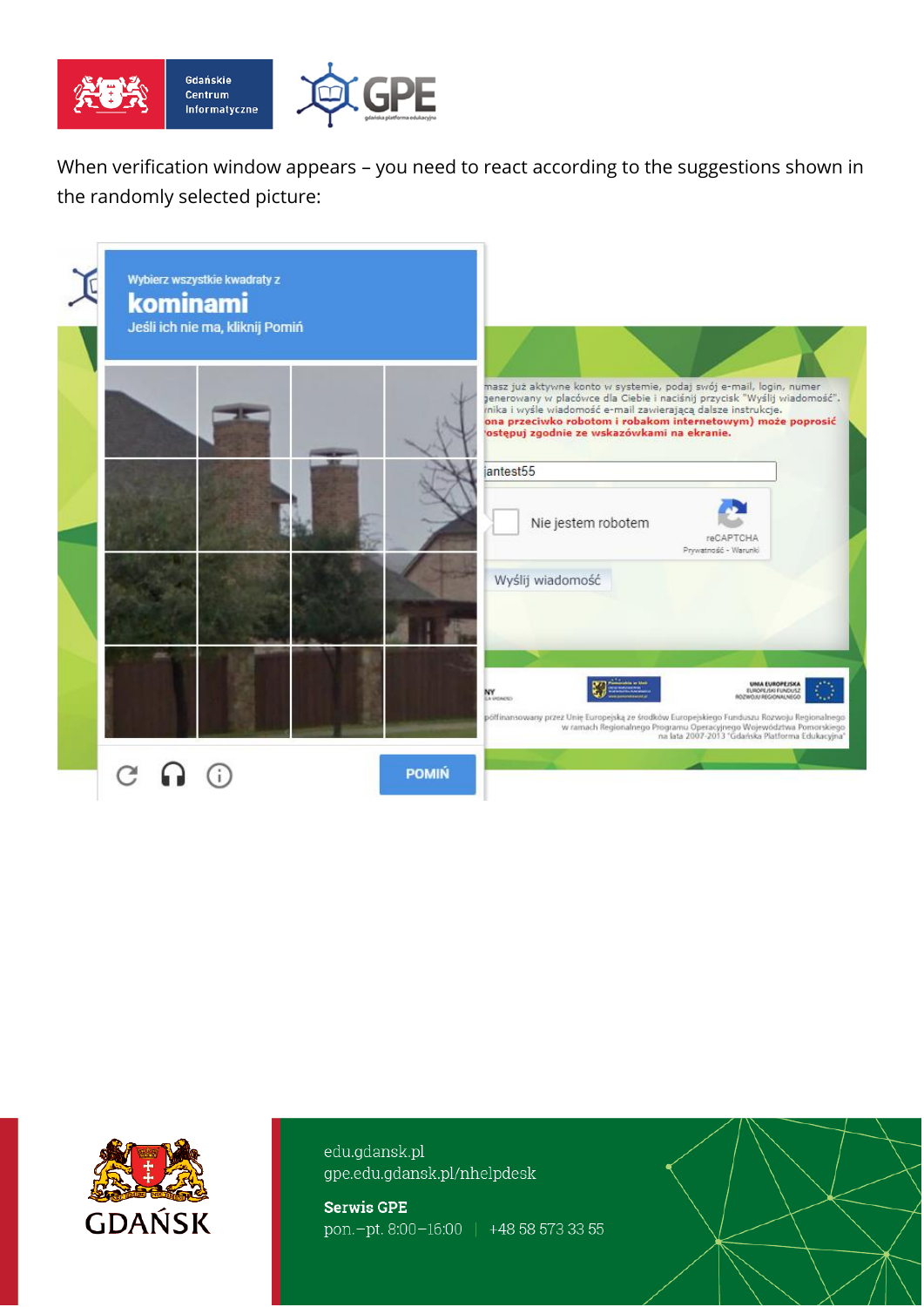

After the procedure is verified, you will receive an email with a link to connect you to the GPE account. It is important to make sure that you have access to the email account which was used for verification. This email address needs to be in the GPE users' database. The received email looks like this:

Wysłano wiadomość na zapisany w systemie adres e-mail. Proszę sprawdzić skrzynkę poczty elektronicznej i postępować zgodne ze wskazówkami zapisanymi w wiadomości.

W szczególnych przypadkach konfiguracji usługi poczty elektronicznej wiadomość może zostać potraktowana jako niechciana lub zostać zablokowana przez jakiś inny mechanizm filtrowania treści. W takim przypadku należy sprawdzić wszystkie możliwe foldery poczty przychodzącej, począwszy od skrzynki odbiorczej a skończywszy na folderach z wiadomościami odfiltrowanymi.

Jeżeli mimo prób wiadomość nadal nie dociera do skrzynki poczty elektronicznej, należy skontaktować się z administratorem systemu z Państwa jednostki i poprosić o sprawdzenie czy zapamiętany w systemie adres e-mail jest właściwy.

Powrót do strony głównej

This link will take you back to the main website

Now you should log into your email account and respond to the message sent by the GPE system.

Message is presented in the picture below:

## Gdańska Platforma Edukacyjna - witamy w systemie!

W systemie GPE ktoś zażadał przypomnienia hasła dla użytkownika bedacego właścicielem niniejszego adres e-mail.

Jeśli to pomyłka, proszę zignorować niniejszy e-mail - hasło pozostanie bez zmian i nie zostanie nikomu ujawnione. W przeciwnym wypadku, aby nadać (nowe) hasło uaktywniające dostęp do systemu GPE należy kliknąć we właściwy link aktywacyjny. Na stronie, która się uruchomi po kliknięciu linka aktywacyjnego należy określić dwukrotnie (nowe) hasło.

Dane kont w systemie GPE dla których zażądano przypomnienia hasła:



Proszę nie odpowiadać na ten list.



edu.gdansk.pl gpe.edu.gdansk.pl/nhelpdesk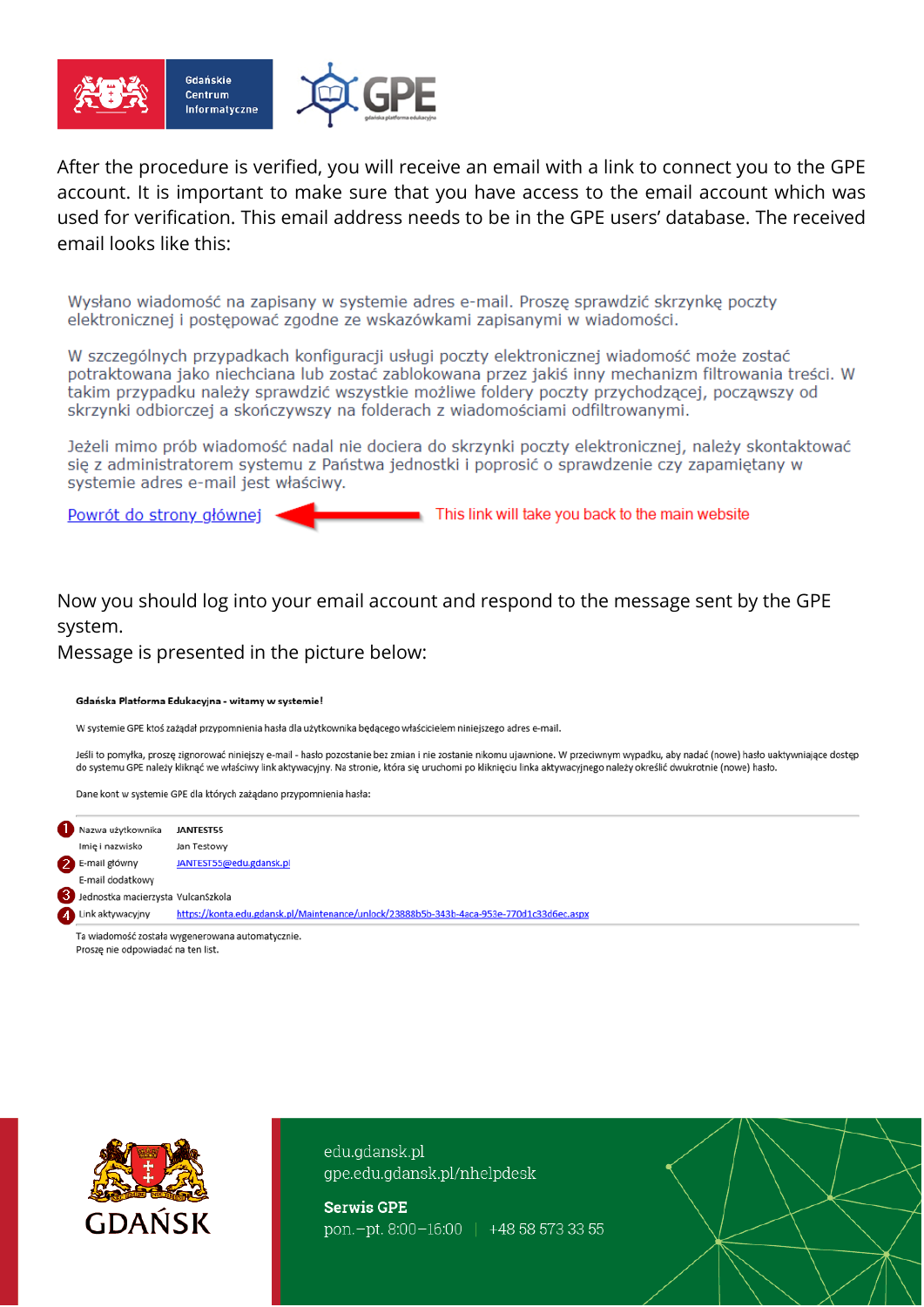

In the message you can find following information:

1 - Username – in Polish 'nazwa użytkownika' – this is prepared by the GPE database and you cannot adjust or change it

2 - Your email address used in the GPE database

3 – name of the school/institution your account is created at – in Polish 'jednostka macierzysta'

4 - Link to activate the account – in Polish 'link aktywacyjny' – which you need to click in order to connect with your GPE account

After you are taken to the GPE account, you will be asked for a new password; enter your new password in the box below your username (marked with a red arrow) and repeat the same password in the box below. Your password needs to fulfil certain conditions:

- has to have at least 8 signs,
- at least one lowercase.
- one capital letter and one number,
- it can include max 3 letters from your username in a row.

Your password cannot contain your first or last name.

- your password in Polish 'nowe hasło'
- copy the password in Polish 'powtórz nowe hasło'



edu.gdansk.pl gpe.edu.gdansk.pl/nhelpdesk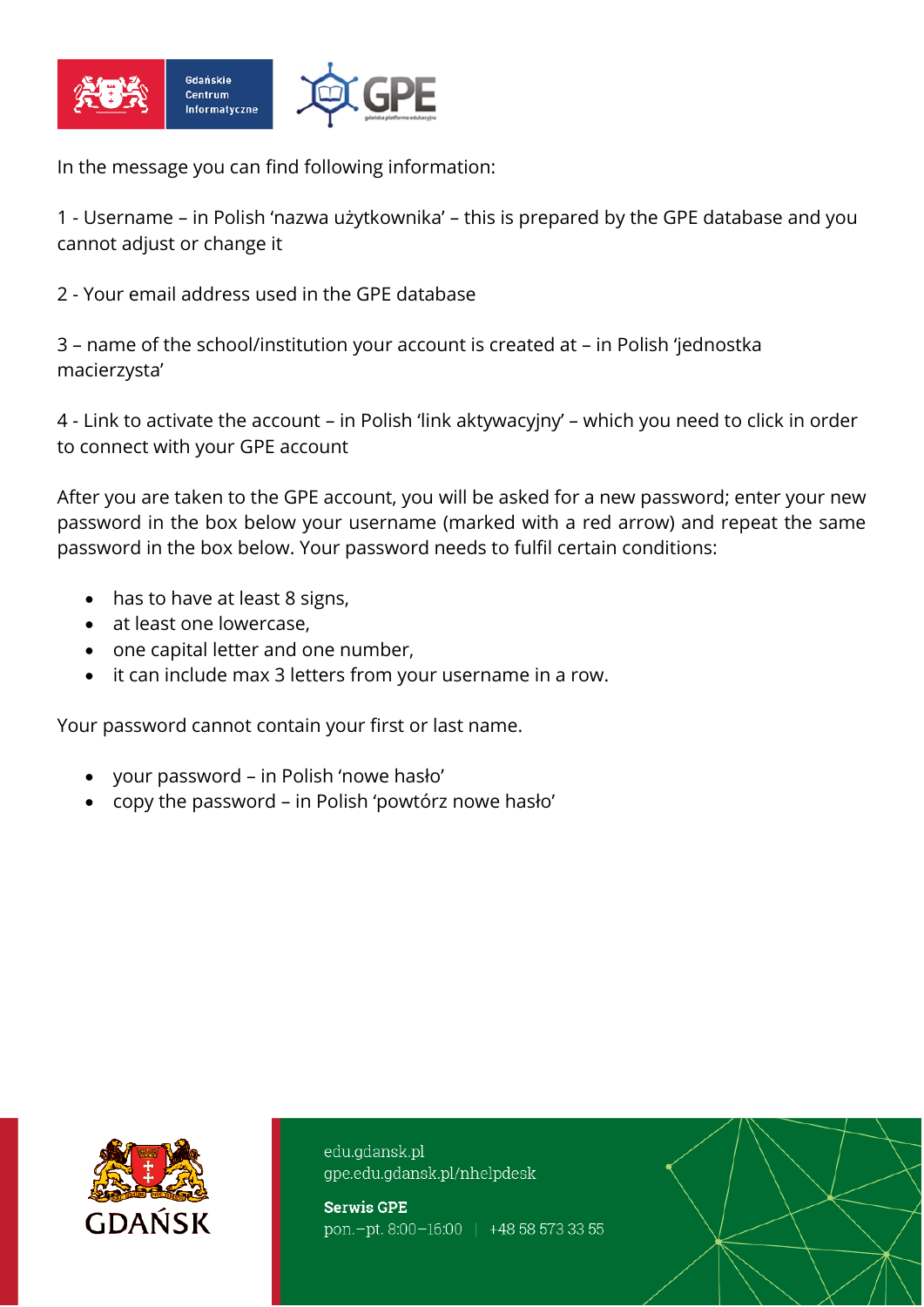

Gdańskie

Centrum Informatyczne

|                           | Mechanizm bezpieczeństwa (ochrona przeciwko robotom i robakom internetowym) może poprosić<br>Cie o dodatkowe potwierdzenie. Postępuj zgodnie ze wskazówkami na ekranie.<br>Login: JANTEST55 |                                                                      |
|---------------------------|---------------------------------------------------------------------------------------------------------------------------------------------------------------------------------------------|----------------------------------------------------------------------|
| Nowe hasło:               | New password                                                                                                                                                                                | $\boldsymbol{Q}$                                                     |
| Powtórz nowe hasło:       | Repeat new password                                                                                                                                                                         |                                                                      |
| Mechanizm bezpieczeństwa: | Nie jestem robotem<br>reCAPTCHA<br>Prywatność - Warunki                                                                                                                                     |                                                                      |
|                           | Ustaw nowe hasło                                                                                                                                                                            |                                                                      |
|                           |                                                                                                                                                                                             |                                                                      |
| PROGRAM<br>REGIONALNY     |                                                                                                                                                                                             | <b>UNA EUROPEJSKA</b><br>EUROPEJSKI FUNDUSZ<br>OZIMUJAS/ZREKULNISZOR |

After your password is set/changed, the system will let you go back to the main website - you need to click 'Powrót do strony głównej' button - marked with a red arrow.

Hasło użytkownika [JANTEST55] zostało zmienione.

Powrót do strony głównej ·



edu.gdansk.pl gpe.edu.gdansk.pl/nhelpdesk